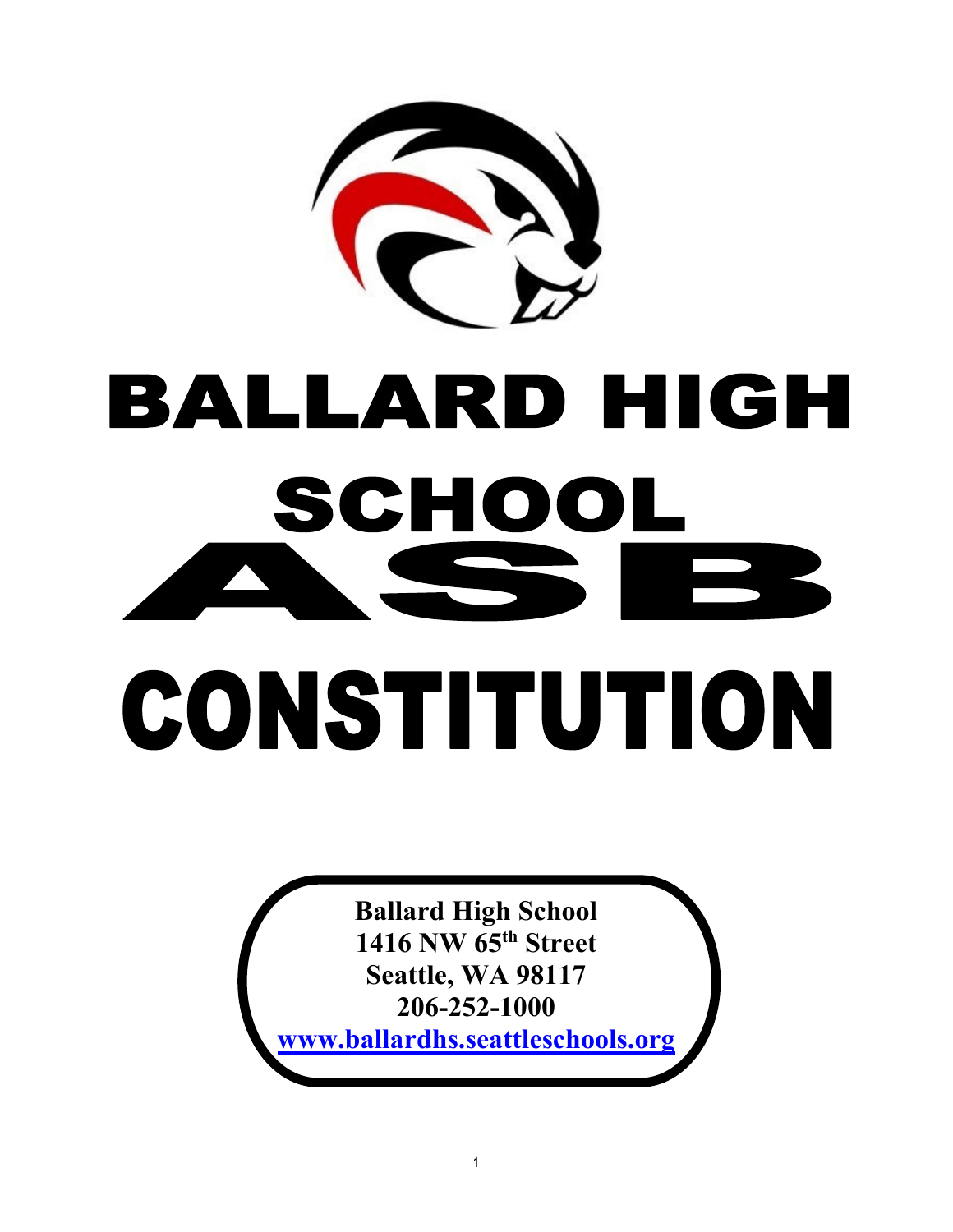# **PREAMBLE**

We, the students of Ballard High School, establish this Constitution for the purposes of guiding student government and the activities program; to create a unified community; and to enhance communication and cooperation amongst the students, staff, and administration. We believe that students should have the opportunity to become involved in representative student government and have a voice in making decisions.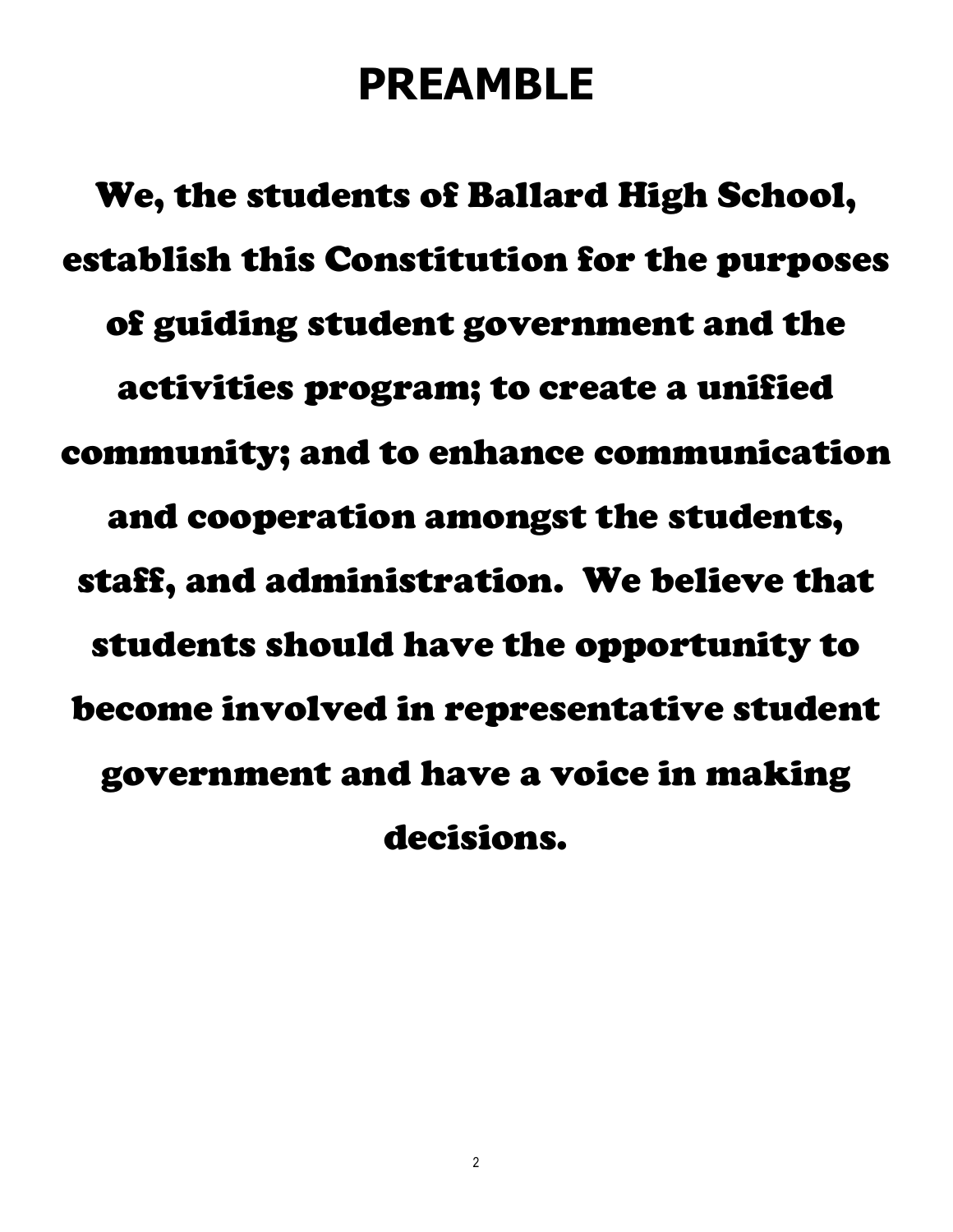# **TABLE OF CONTENTS**

| <u>SUBJECT</u>                             |                                      | <b>PAGE NUMBER</b> |
|--------------------------------------------|--------------------------------------|--------------------|
| <b>ARTICLE I: Name, Membership Purpose</b> |                                      | 5                  |
| Section 1                                  | Name                                 |                    |
| Section 2                                  | Membership                           |                    |
| Section 3                                  | Purpose                              |                    |
| Section 4                                  | Mascot                               |                    |
| Section 5                                  | Colors                               |                    |
| <b>ARTICLE II: ASB Officers</b>            |                                      | 5                  |
| Section 1                                  | Definition of offices                |                    |
| Section 2                                  | Qualifications for ballot            |                    |
| Section 3                                  | Qualifications for application       |                    |
| Section 4                                  | Term requirements                    |                    |
| <b>ARTICLE III: ASB Officer Duties</b>     |                                      | 6                  |
| Section 1                                  | All officers' duties                 |                    |
| Section 2                                  | President                            |                    |
| Section 3                                  | Vice President                       |                    |
| Section 4                                  | Secretary                            |                    |
| Section 5                                  | Treasurer                            |                    |
| Section 6                                  | <b>Student Senate Representative</b> |                    |
| Section 7                                  | Community Outreach Advocate          |                    |
| Section 8                                  | <b>Communications Director</b>       |                    |
| Section 9                                  | Athletics Liaison                    |                    |
| Section 10                                 | Media Producer                       |                    |
| Section 11                                 | Clubs Coordinator                    |                    |
| Section 12                                 | Racial Justice Advocate              |                    |
| Section 13                                 | <b>Advising Arts Director</b>        |                    |
| <b>ARTICLE IV: Class Officers</b>          |                                      | $\tau$             |
| Section 1                                  | Definition of offices                |                    |
| Section 2                                  | Qualifications for ballot            |                    |
| Section 3                                  | Term requirements                    |                    |
|                                            |                                      |                    |
| <b>ARTICLE V: Class Officer Duties</b>     |                                      | 8                  |
| Section 1                                  | All officers' duties                 |                    |
| Section 2                                  | President<br>Vice President          |                    |
| Section 3<br>Section 4                     |                                      |                    |
|                                            | Secretary/Treasurer                  |                    |
| <b>ARTICLE VI: Elections</b>               |                                      | 8                  |
| Section 1                                  | When held                            |                    |
| Section 2                                  | <b>Election Committee</b>            |                    |
| Section 3                                  | Polling staff for recommendations    | 9                  |
| Section 4                                  | Filing for office                    |                    |
| Section 5                                  | Approval of campaign materials       |                    |
| Section 6                                  | Abiding by election rules            |                    |
| Section 7                                  | Single candidates                    |                    |
| Section 8                                  | Primary Election                     |                    |
| Section 9                                  | Uncontested races                    |                    |
| Section 10                                 | Election assembly                    |                    |
| Section 11                                 | Qualified to vote                    |                    |
| Section 12                                 | Voting results                       |                    |
| Section 13                                 | Tie breaking procedures              |                    |
|                                            |                                      |                    |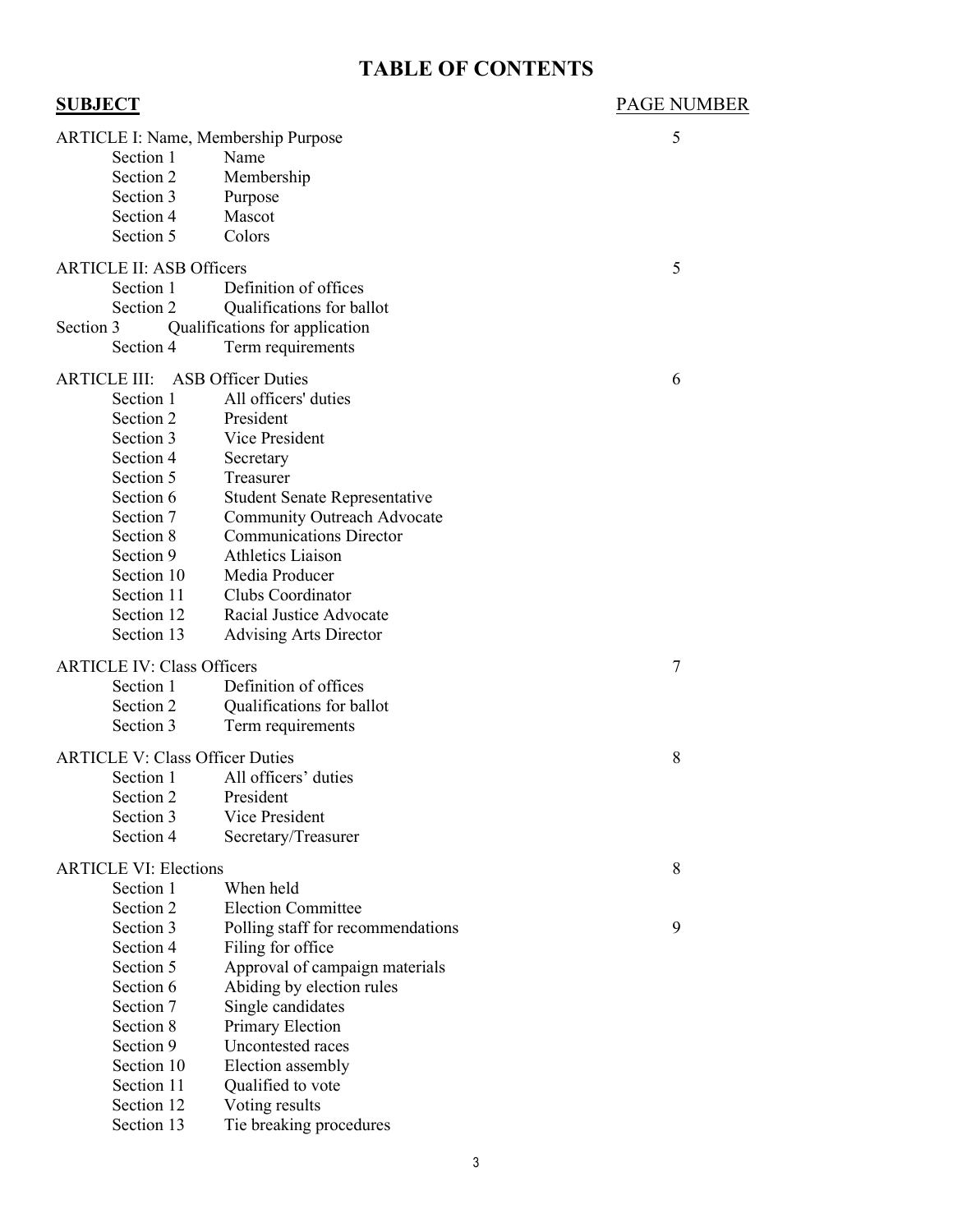| <b>ARTICLE VII: Probation of Officers</b> |                                                                                |    |
|-------------------------------------------|--------------------------------------------------------------------------------|----|
| Section 1                                 | Academic probation                                                             |    |
| Section 2                                 | Non-Academic probation                                                         |    |
| Section 3                                 | Probation limit                                                                |    |
| Section 4                                 | Disqualification from subsequent office                                        |    |
|                                           | ARTICLE VIII: Recall and Replacement Procedures                                | 10 |
| Section 1                                 | ASB officer charges for recall                                                 |    |
| Section 2                                 | Class officer recall petition                                                  | 11 |
| Section 3                                 | Recall election                                                                |    |
| Section 4                                 | Officer defense                                                                |    |
| Section 5                                 | Number needed for recall                                                       |    |
| Section 6                                 | Vice President ascension                                                       |    |
| Section 7                                 | Vacant office other than President                                             |    |
| Section 8                                 | Unfilled officer duties                                                        |    |
| <b>ARTICLE IX: Officers Council</b>       |                                                                                | 11 |
|                                           |                                                                                |    |
| Section 1                                 | Membership                                                                     |    |
| Section 2                                 | Presiding officer<br>Duties                                                    |    |
| Section 3<br>Section 4                    |                                                                                | 12 |
|                                           | Meeting dates                                                                  |    |
| <b>ARTICLE X: Student Senate</b>          |                                                                                | 12 |
| Section 1                                 | Membership                                                                     |    |
| Section 2                                 | Duties                                                                         |    |
| Section 3                                 | Presiding officer                                                              |    |
| Section 4                                 | Meeting dates and governance                                                   |    |
| Section 5                                 | Voting                                                                         |    |
| <b>ARTICLE XI: Student Clubs</b>          |                                                                                | 12 |
| Section 1                                 | Chartership requirements                                                       |    |
| Section 2                                 | Approval                                                                       |    |
| Section 3                                 | Legal considerations                                                           |    |
| Section 4                                 | Fundraising/activity calendar                                                  | 13 |
| Section 5                                 | Elections                                                                      |    |
| Section 6                                 | Revocation of charter                                                          |    |
| Section 7                                 | Dissolution of Club                                                            |    |
|                                           |                                                                                |    |
| <b>ARTICLE XII: Cheer Squad</b>           |                                                                                | 13 |
| Section 1                                 | Leaders                                                                        |    |
| Section 2                                 | Squads                                                                         |    |
| Section 3                                 | Eligibility for tryout                                                         |    |
| Section 4<br>Section 5                    | Coverage of sports                                                             |    |
| Section 6                                 | <b>Tryouts</b><br>Quitting the squad                                           | 14 |
|                                           |                                                                                |    |
| <b>ARTICLE XIII: Staff Advisors</b>       |                                                                                | 14 |
| Section 1                                 | Requirement                                                                    |    |
| Section 2                                 | Selection                                                                      |    |
| Section 3                                 | Removal                                                                        |    |
|                                           | <b>ARTICLE XIV: Student Representatives and Building Level Decision Making</b> | 14 |
| Section 1                                 | Membership                                                                     |    |
| Section 2                                 | Number of representatives                                                      |    |
| Section 3                                 | Hiring committee membership                                                    |    |
| Section 4                                 | Eligibility requirements                                                       |    |
| Section 5                                 | Appointment                                                                    |    |
| Section 6                                 | Officer/Cheer Squad members                                                    | 15 |
|                                           |                                                                                |    |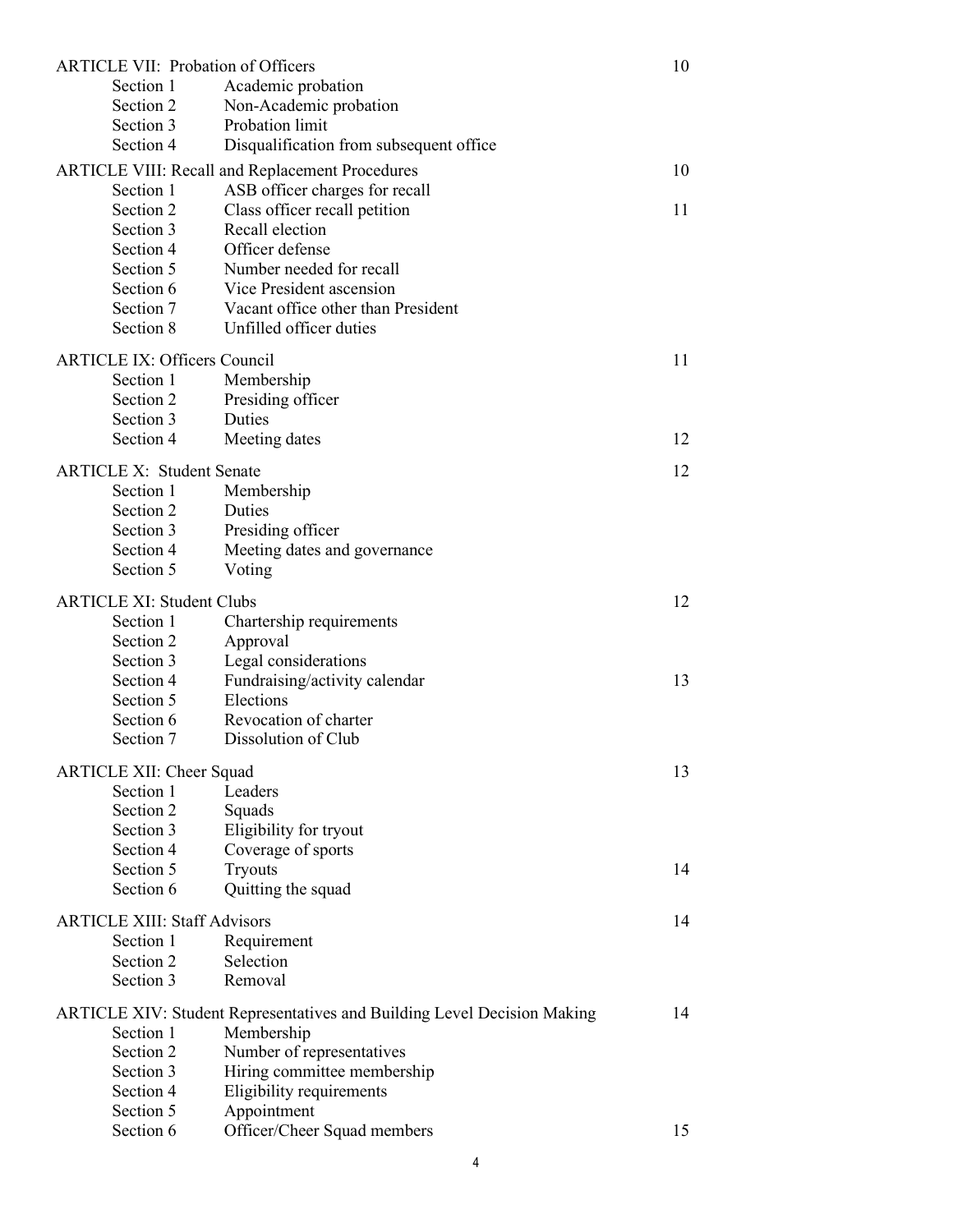| Section 7                                       | Removal                                             | 15 |
|-------------------------------------------------|-----------------------------------------------------|----|
|                                                 | <b>ARTICLE XV: Student Complaints of Violations</b> | 15 |
| Section 1                                       | Right to file complaint                             |    |
| Section 2                                       | Filing complaint                                    | 16 |
| Section 3                                       | Investigation                                       |    |
| <b>ARTICLE XVI: Finances</b>                    | 16                                                  |    |
| Section 1                                       | <b>Student Finance Committee</b>                    |    |
| Section 2                                       | <b>Activity Card cost</b>                           |    |
| Section 3                                       | Activity card requirement                           |    |
| <b>ARTICLE XVII: Amendment Procedures</b>       |                                                     | 16 |
| Section 1                                       | Proposal requirements                               |    |
| Section 2                                       | Validating signatures                               |    |
| Section 3                                       | Public meeting                                      |    |
| Section 4                                       | Voting                                              |    |
| Section 5                                       | Adoption requirement                                | 17 |
| Section 6                                       | Enablement of amendment                             |    |
| ARTCILE XVIII: Relationship with Administration |                                                     | 17 |
| Section 1                                       | <b>Activity Coordinator role</b>                    |    |
| Section 2                                       | <b>Class Advisors</b>                               |    |
| Section 3                                       | Subject to review                                   |    |
| <b>ARTICLE XIX: Enablement</b>                  |                                                     | 17 |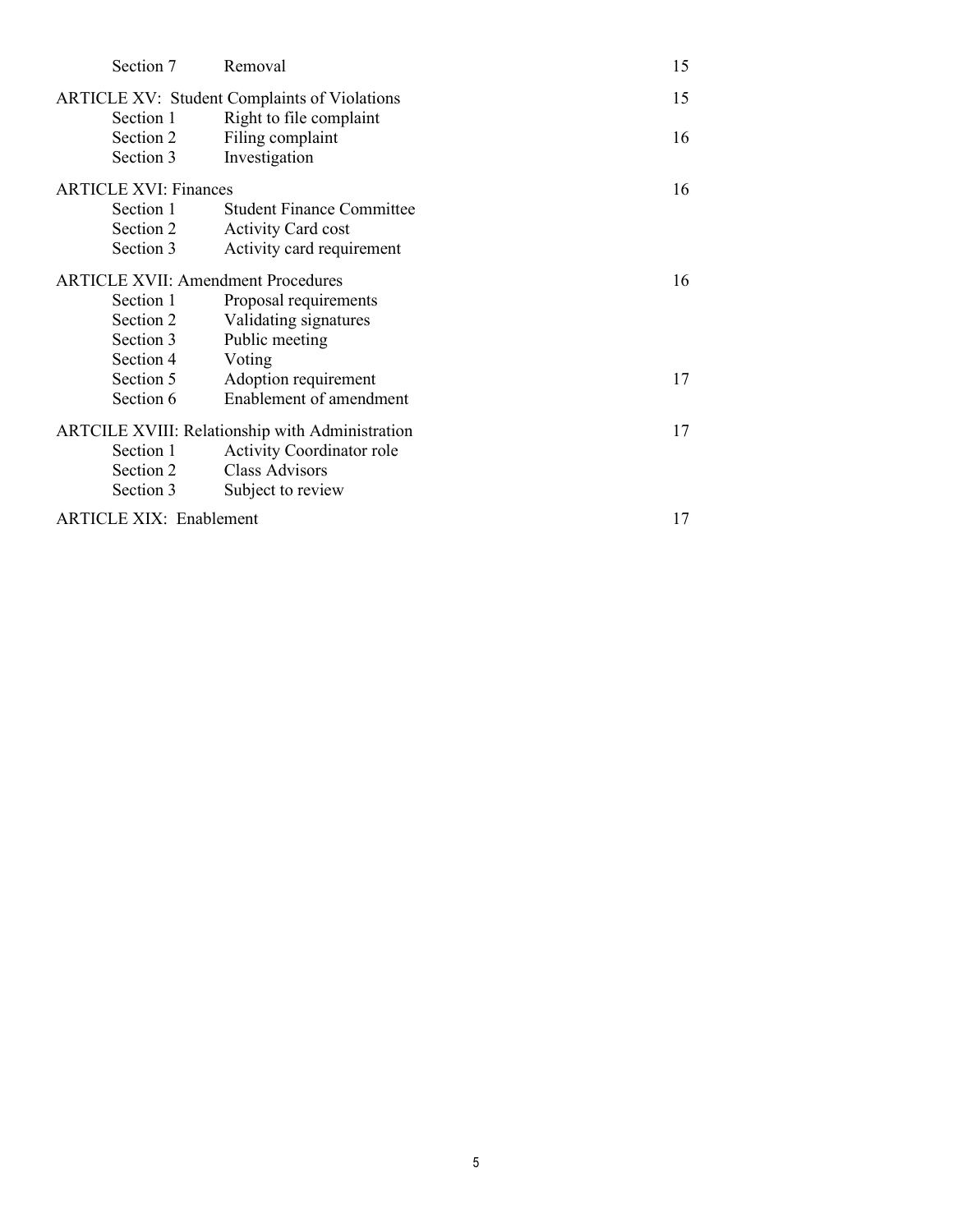# **ARTICLE I Name, Membership, and Purpose**

#### SECTION 1

The name of this organization shall be the Associated Student Body of Ballard High School (ASB).

#### SECTION 2

Membership shall consist of all registered students of Ballard High School.

#### SECTION 3

The purpose of this organization shall be:

- A. To promote representative student government.
- B. To promote school unity, pride, and spirit.
- C. To provide members with a year-long activities program.
- D. To provide members with leadership opportunities.
- E. To help members create and maintain positive attitudes toward themselves, their school, and their community.

#### SECTION 4

The official mascot for this organization shall be Bucky the Beaver

SECTION 5

The official colors for this organization shall be red and black.

# **ARTICLE II ASB Officers**

SECTION 1

The ASB Cabinet shall consist of the President, Vice President, Secretary, Treasurer, Student Senate Representative, Athletics Liaison, Video Producer, Clubs Coordinator, Community Outreach Advocate, Digital Marketing Manager, Racial Justice Advocate, and Advising Art Director.

The Elected Positions are President, Vice President, Secretary, Treasurer.

The Appointed Positions are Student Senate Representative, Athletics Liaison, Video Producer, Clubs Coordinator, Community Outreach Advocate, Digital Marketing Manager, Racial Justice Advocate, and Advising Art Director.

#### SECTION 2

The minimum qualifications that must be met to run for an elected position in the ASB cabinet position shall be:

- A. Senior standing, based on credits and one year of ASB experience for President at the time of taking office.
- B. Junior or Senior standing, based on credits, for Vice President, Secretary, and Treasurer at the time of taking office.
- C. The President and Vice President must have completed a minimum of 2 consecutive semesters at Ballard High School at the time they take office.
- D. A term GPA of 2.0 or higher earned during the previous grading period as well as earning a minimum of a 2.0 GPA during the grading period of the election. Non-academic classes, such as T.A. or office assistant, shall not count in computing the GPA for this requirement.
- E. Possession of a current activity card.
- F. Be clear of all BHS fines.
- G. Completion of the Application for Office including obtaining a minimum of 50 student signatures from the student body and 6 staff signatures of support for their candidacy. The application must be filed by the deadline.

Failure to meet each of these requirements shall result in that candidate being declared ineligible and removed from the ballot.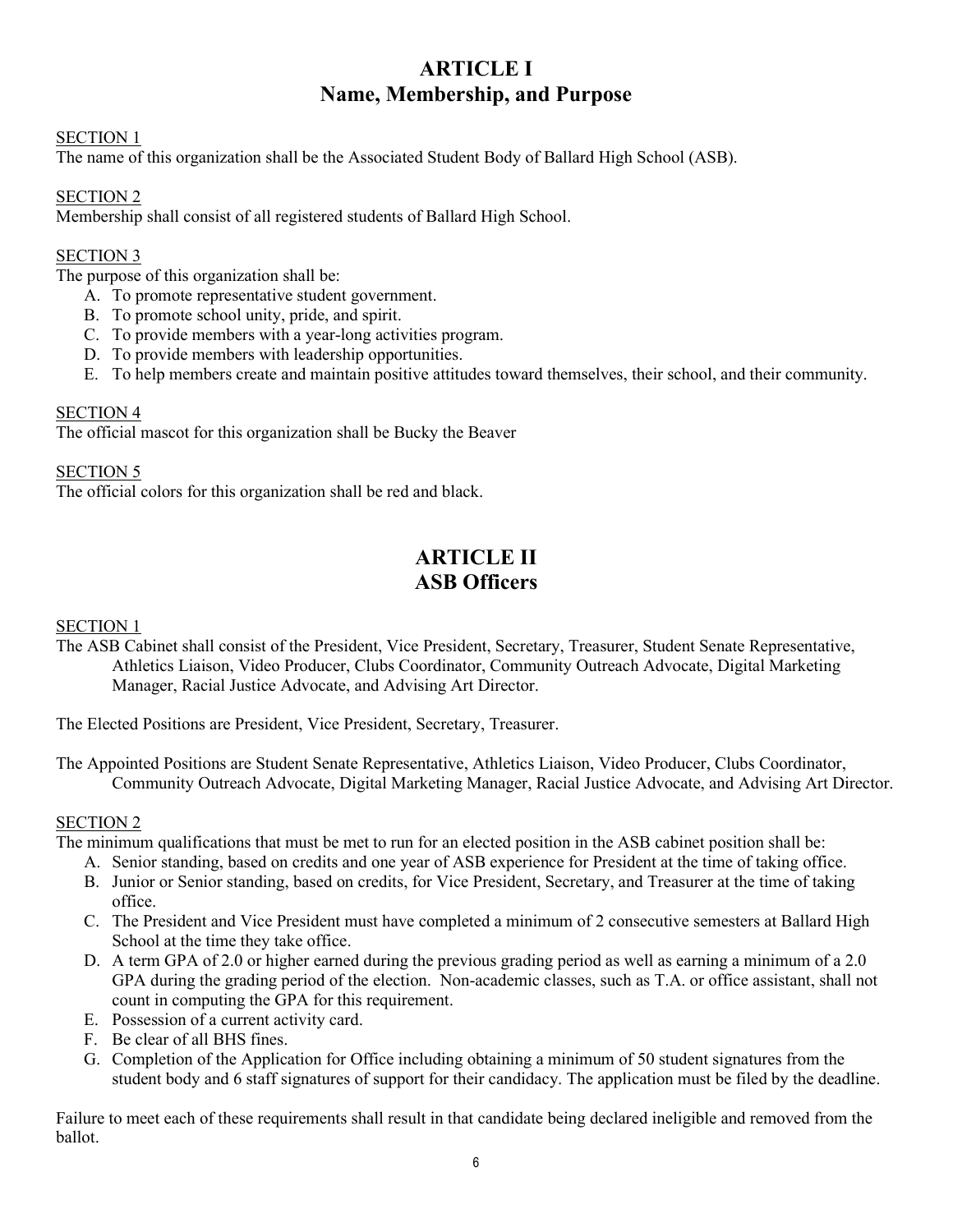The requirements to be met throughout the term of office for all ASB officers shall be:

- A. Maintenance of a 2.0 or higher grade point each grading period.
- B. Enrollment in a minimum of 6 full credit, non-T.A. classes on campus. The only exception shall be a Senior who is within 2 credits of graduating. That Senior must take a minimum of 4 full credit classes and T.A. on campus to be eligible to carry out the duties of their office.
- C. Possession of a current activity card through entire term of service.
- D. Be clear of all BHS fines.
- E. Students enrolled in Running Start classes shall be viewed varyingly by grade and credit enrollment at BHS and community college.

# **ARTICLE III ASB Cabinet Duties**

#### SECTION 1

All ASB Cabinet Positions shall:

- A. Know, abide by, and enforce this Constitution, its amendments, and any by-laws.
- B. Attend Student Senate meetings.
- C. Partake in the planning of ASB activities with other officers, members of the student body and the Activity Coordinator.
- D. Hold a current activity card.
- E. Be enrolled in Leadership Class and attend ASB Council Meetings during class.

#### **IN ADDITION TO THESE DUTIES, OFFICERS SHALL PERFORM THE FOLLOWING:**

#### SECTION 2

The ASB President shall:

- A. Serve as the chief spokesperson for the student body.
- B. Oversee all assembly programs.
- C. Perform additional duties as decided by the student body and/or the Activity Coordinator.
- D. Attend any necessary administrative meetings and events including BLT.
- E. Handle Senior of the month selection process.
- F. Chair the ASB Council.

#### SECTION 3

The ASB Vice President shall:

- A. Assume the responsibilities and duties of the Presidency in the absence of the President.
- B. Become President if that office is vacated for any reason.
- C. Attend any necessary administrative meetings and events including BLT.
- D. Perform additional duties as decided by the student body and/or the Activity Coordinator.
- E. Assist the Student Senate Representative in presiding over Student Senate meetings.
- F. Conduct student elections.

#### SECTION 4

The ASB Secretary shall:

- A. Take notes at all ASB Council meetings.
- B. Perform additional duties as decided by the student body and/or the Activity Coordinator.

#### SECTION 5

The ASB Treasurer shall:

- A. Prepare a monthly report of all ASB monies for the ASB Council.
- B. Sign all ASB purchase orders authorizing the use of all ASB funds through the Fiscal Clerk. (This includes all Class, club, and athletic team expenditures)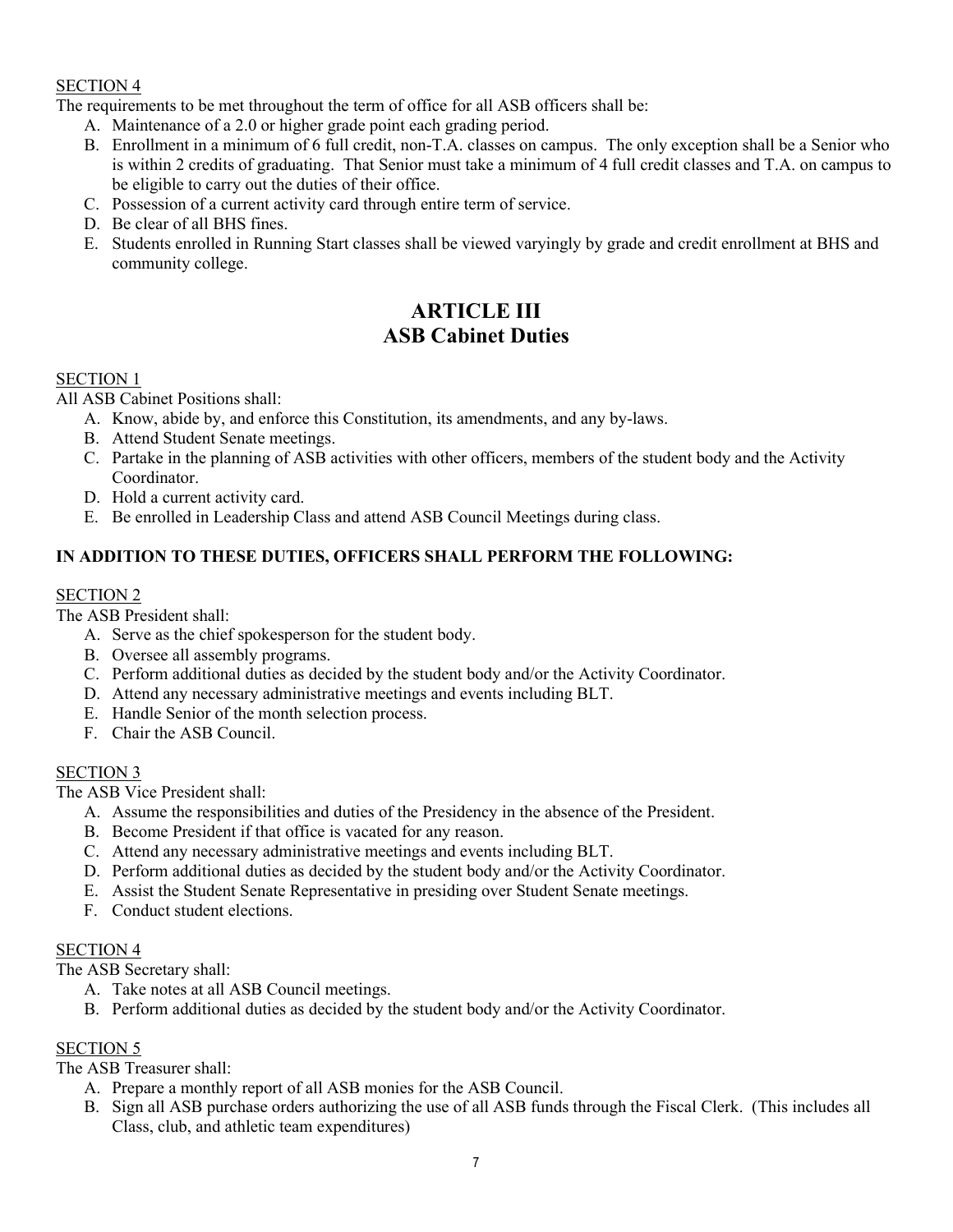C. Perform additional duties as decided by the student body and/or the Activity Coordinator.

#### SECTION 6

The Student Senate Representative shall:

- A. Report Student Senate news at the weekly ASB Council meetings.
- B. Preside over all the Student Senate meetings, with the assistance of the ASB VP.
- C. Perform additional duties as decided by the student body and/or the Activity Coordinator.

#### SECTION 7

The Community Outreach Advocate shall:

- A. Oversee all community events within the school (community events include, but are not limited to: awareness weeks, charitable events, etc.).
- B. Report all community events at all ASB Council meetings.
- C. Facilitate communication between all outside organizations (volunteer groups, other schools, etc.).
- D. Perform additional duties as decided by the student body and/or Activity Coordinator.

#### SECTION 8

The Digital Marketing Manager shall:

- A. Communicate with the appropriate local media concerning positive contributions the ASB makes to the community.
- B. Oversee all publicity within and without the building of all ASB events.
- C. Manage promotional hallway postings on a timely basis.
- D. Oversee school event ASB calendars and postings.
- E. Perform additional duties as decided by the student body and/or the Activity Coordinator.

#### SECTION 9

The Athletics Liaison shall:

- A. Be the connection between the students and the athletic department/athletic director.
- B. Represent the students and their athletic interests.
- C. Oversee all athletic events and activities within the school.
- D. Oversee official athletics social media accounts.
- E. Perform additional duties as decided by the student body and/or the Activity Coordinator.

#### SECTION 10

The Video Producer shall:

- A. Oversee all video productions within the ASB Council.
- B. Perform additional duties as decided by the student body and/or Activity Coordinator.

#### SECTION 11

The Clubs Coordinator:

- A. Monitor the club approval process.
- B. Bring all club applications to the ASB Council meetings.
- C. Oversee all events promoting and bringing clubs together (Club Rush, etc.).
- D. Perform additional duties as decided by the student body and/or Activity Coordinator.

#### SECTION 12

The Racial Justice Advocate shall:

- A. Collaborate with LSU, BSU, STAR Club, and Multicultural Club to create positive contributions towards a more equal and progressive school community.
- B. Identify areas in need of reform in the school regarding racism and restructure them to be more inclusive.
- C. Advocate for minority groups in cases of injustice.
- D. Create and practice programs for anti-racist education that are used school-wide.
- E. Work with community outreach advocate to contribute to racial awareness in local communities outside of Ballard High School.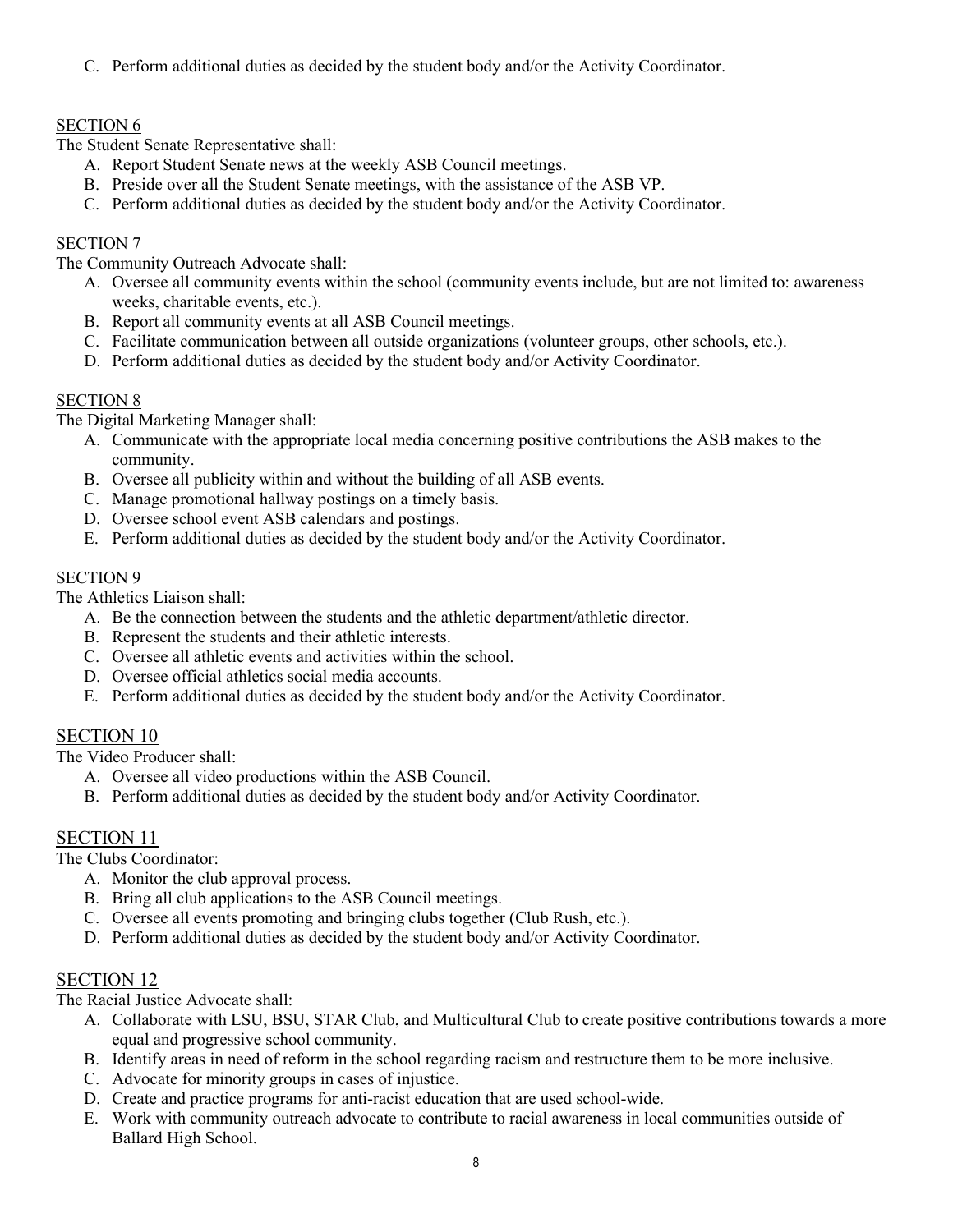F. Perform additional duties as decided by the student body and/or the Activities Coordinator.

#### SECTION 13

The Advising Arts Director shall:

- A. Lead all art related activities within ASB.
- B. Manage poster-making for various events and announcements.
- C. Delegate tasks to other ASB officers involving poster-making or art needed for ASB activities.
- D. Maintain ASB art supplies ensuring they are restocked as needed.
- E. Collaborate with arts and performing arts departments at Ballard High
- F. Perform additional duties as decided by the student body and/or the Activities Coordinator.

# **ARTICLE IV Class Ambassadors**

#### SECTION 1

Freshmen, Sophomores, and Juniors shall elect 3 ambassadors that will represent their class for the entire year.

#### SECTION 2

The Seniors shall elect specific positions, these positions will represent the class for one year. These officers shall be Senior Class President, Vice President, Secretary/Treasurer

#### SECTION 3

The minimum qualifications for placing a candidate's name on the ballot for election shall be:

- A. current enrollment in a minimum of 5 full credit, non-T.A. classes.
- B. a term GPA of 2.0 or better based on the previous grading period. Non-academic classes, such as T.A. or office assistant, shall not count in computing the GPA for this requirement.
- C. being on track for graduation and be classified at their grade level by credit.
- D. obtaining a minimum of 30 student signatures from their class members and 3 staff signatures of support of their candidacy.
- E. possession of a current activity card.
- F. be clear of all BHS fines.
- G. students enrolled in Running Start classes shall be viewed varyingly by grade and credit enrollment at BHS and community college.

#### SECTION 4

The requirements to be met throughout the term of office for all class officers shall be:

- A. maintenance of a 2.0 or higher term grade point each grading period. Non-academic classes, such as T.A. or office assistant, shall not count in computing the GPA for this requirement.
- B. enrollment in a minimum of 5 full credit, non-T.A. classes on campus. The only exception shall be a Senior who is within 2 credits of graduating. That Senior must take a minimum of 4 full credit classes and one T.A. on campus to be eligible to carry out the duties of their office.
- C. possession of a current activity card.
- D. be clear of all BHS fines.
- E. continuing to be on track toward graduation, by credit.
- F. Enrollment in Leadership Class or consistent communication with ASB Council around ASB activities and responsibilities.

# **ARTICLE V Class Ambassador Duties**

#### SECTION 1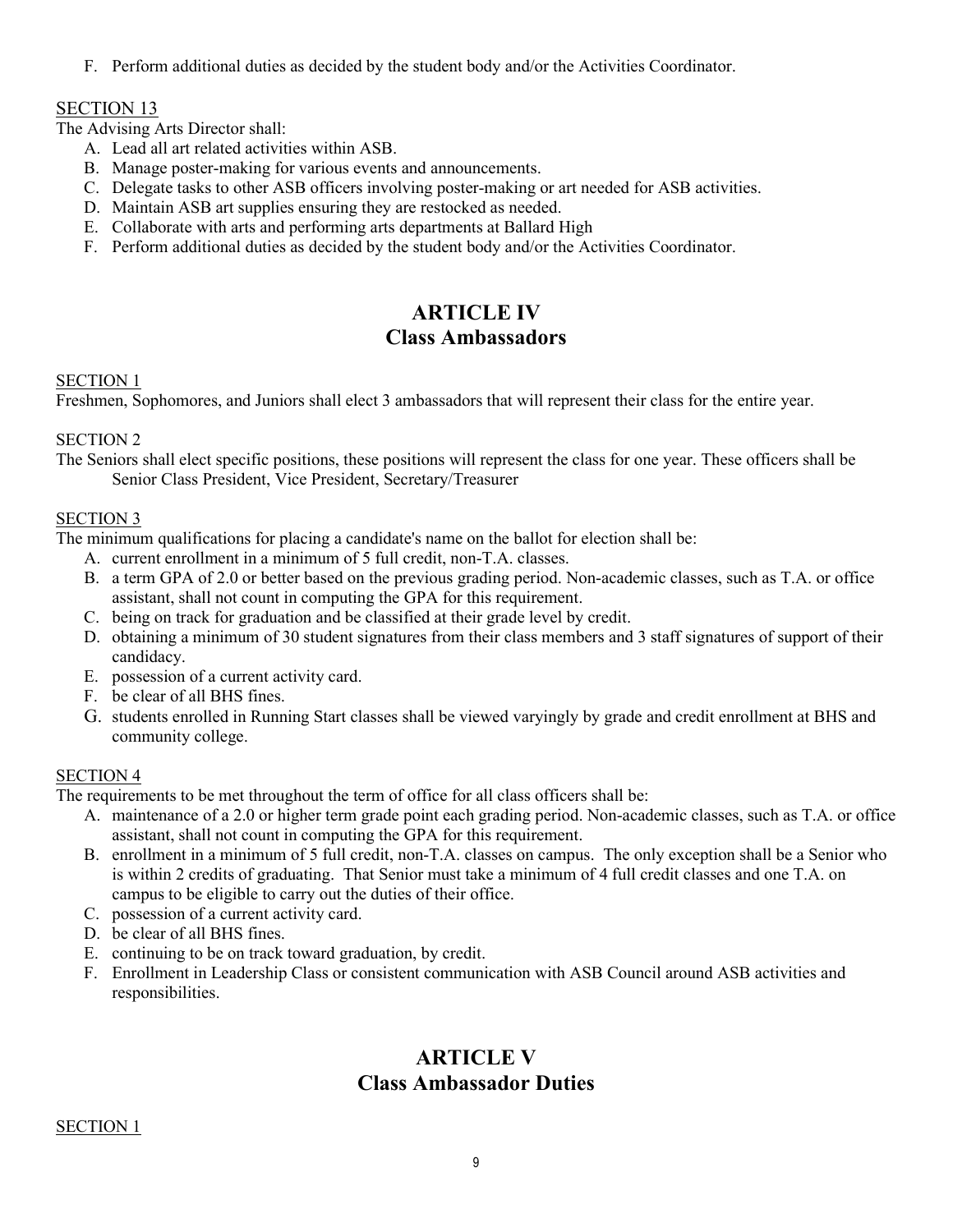Every Class Ambassador shall:

- A. Know, abide by, and enforce this Constitution, its amendments, and any by-laws.
- B. Attend Student Senate meetings.
- C. Participate in planning spirit activities and organizing their class participation in assemblies or activities.
- D. Participate in planning and administering all Class activities and fundraisers in cooperation with other officers, Class members and the Class advisor(s).
- E. Hold a current activity card.
- F. Be enrolled in Leadership Class and attend ASB Council Meetings during class (exceptions can be made to obtain all necessary credits for graduation).

#### **IN ADDITION, OFFICERS WILL ASSUME THE FOLLOWING SPECIFIC DUTIES:**

#### SECTION 2

The Senior Class President shall:

- A. serve as the chief spokesperson of their Class.
- B. perform other duties as determined by the Class, the Advisor and/or the Activity Coordinator.

#### SECTION 3

The Senior Class Vice President shall:

- A. assume the responsibilities and duties of the Presidency in the President's absence.
- B. become President if that office should become permanently vacant for any reason.
- C. perform other duties as determined by the Class, the Advisor and/or the Activity Coordinator.

#### SECTION 4

The Senior Class Secretary/Treasurer shall:

- A. step in for either the ASB Secretary or the ASB Treasurer in their absence.
- B. oversee all the fundraisers held by the Class.
- C. perform other duties as determined by the Class, the Advisor and/or the Activity Coordinator.

#### SECTION 5

The Class Ambassadors shall:

- A. serve as the representative of their class.
- B. perform other duties as determined by the Class, the Advisor, and/or the Activity Coordinator.

# **ARTICLE VI ASB Officer Elections**

#### SECTION 1

All ASB elections shall be conducted in the spring of the school year. Those candidates elected at that time will assume office at the conclusion of that year and shall serve the following year. The only exception shall be for the incoming Freshman Class. Those elections shall be held by the end of the second month of the start of school in the fall. If there are any unfilled ASB of other Class offices at that time, a special election for those will be held in conjunction with the Freshman Class elections. If there are still unfilled positions after that election, the members of the ASB Council, in concert with input from the Activity Coordinator and/or Class Advisor, may appoint a qualified student to assume that officer for the year.

#### SECTION 2

All ASB elections shall be conducted under the direction of ASB Vice President with the assistance of any other ASB or class officers on a volunteer basis.

#### SECTION 3

All qualified students must file for office by the announced deadline set by the election committee. No write-in candidates shall be allowed.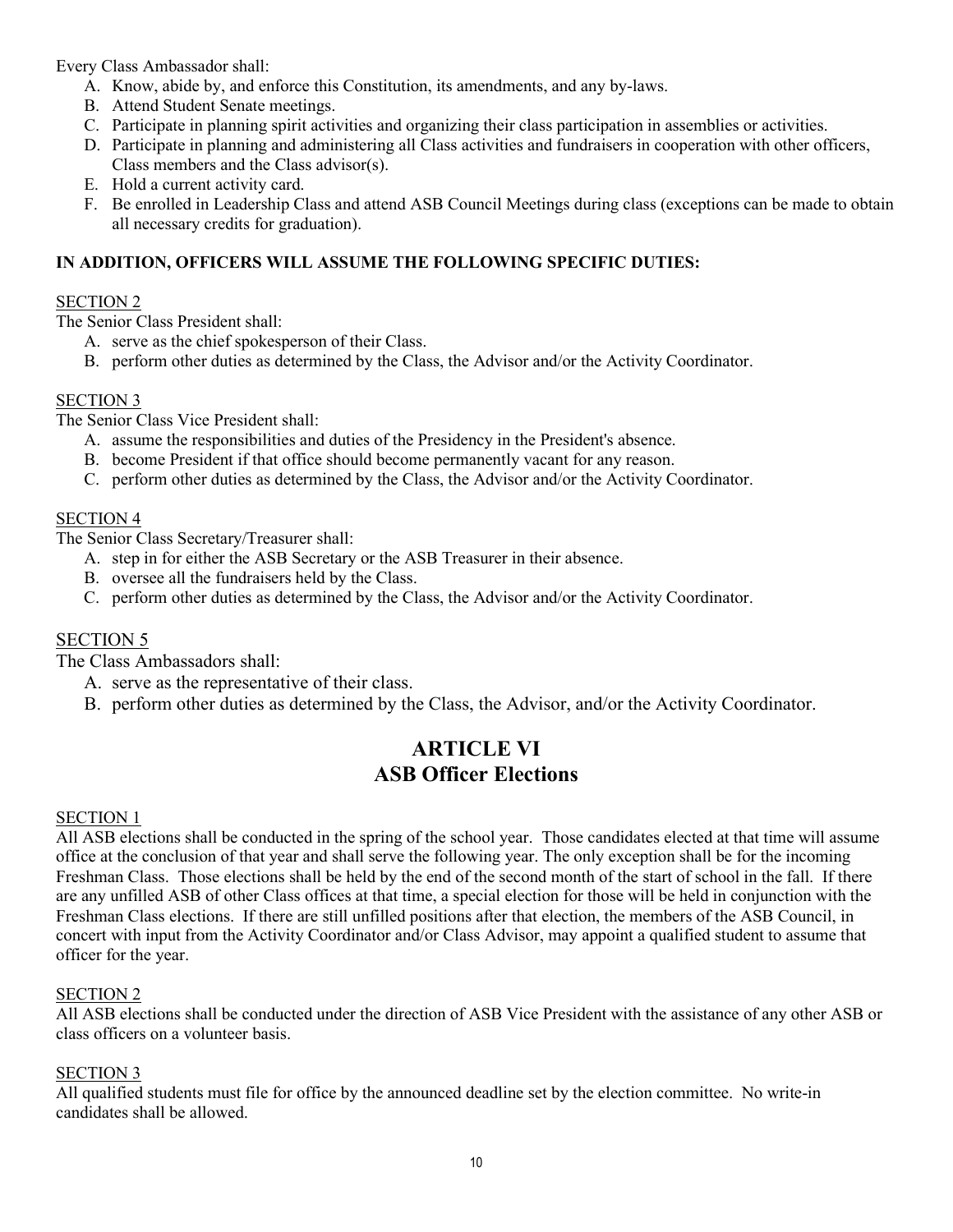All campaign materials to be used by candidates must be deemed appropriate by the Class Advisor for ASB candidates.

#### SECTION 5

All candidates shall abide by the election rules of this Constitution as well as all others set by the election committee.

#### SECTION 6

All candidates shall run for election as a single candidate, not as part of a ticket or slate.

#### SECTION 7

There shall be a primary election if there are 3 or more candidates running for a single office, excluding class ambassadors. The primary shall be held no less than 3 days prior to the final vote. The two candidates with the highest number of votes in the primary shall proceed to the final election.

If a final election is necessary, and there is a tie primary vote for the 2nd position on the final ballot, both candidates will advance along with the candidate who earned the most votes.

For class ambassador elections, there shall be a primary election if there are 7 or more candidates are running for office. The 6 candidates with the highest number of votes shall proceed to the final election.

The 3 candidates for ambassador with the highest number of votes shall be declared the winners of the election.

#### SECTION 9

Any candidate in an uncontested race shall be declared the winner and no election for that office will be held.

#### SECTION 10

There will be some type of presentation to the voters by all candidates. This may be done in an assembly or electronically. This will include speeches given by all candidates regardless of whether they are running opposed or not. All candidates shall be given equal time to speak.

#### SECTION 11

For ASB elections, all members of the student body except graduating Seniors will be allowed to cast a ballot. For Class elections, only members of that Class will be allowed to cast a ballot. The election committee shall determine how the election is conducted and monitored with input from the Activity Coordinator.

#### SECTION 12

The election committee shall count ballots immediately after the conclusion of the polling period. There shall be an automatic and immediate recount if the margin of difference between the winner and runner-up is 10 votes or less in a Class race, 20 votes or less in an ASB race.

Results shall be posted in a public place for the student body to see. These results shall include only the winner's name, not the number of votes each candidate received.

All ballots and tally sheets shall be kept on file with the Activity Coordinator for one calendar year following the election.

#### SECTION 13

In case of a tie vote for any office on the final ballot, the members of the Voters Council will break the tie. The tied candidates shall have an opportunity to address the Council, after which a secret ballot shall be taken. The winner of the election shall be the candidate with the most votes from the Senate.

The Voters Council will include: the Activity Coordinator, and nine representatives selected by the ActiviAppointedinator that accurately represents the voting pool. Ex; all sophomores if tie occurs in Sophomore Class Ambassador election.

# **ARTICLE VII**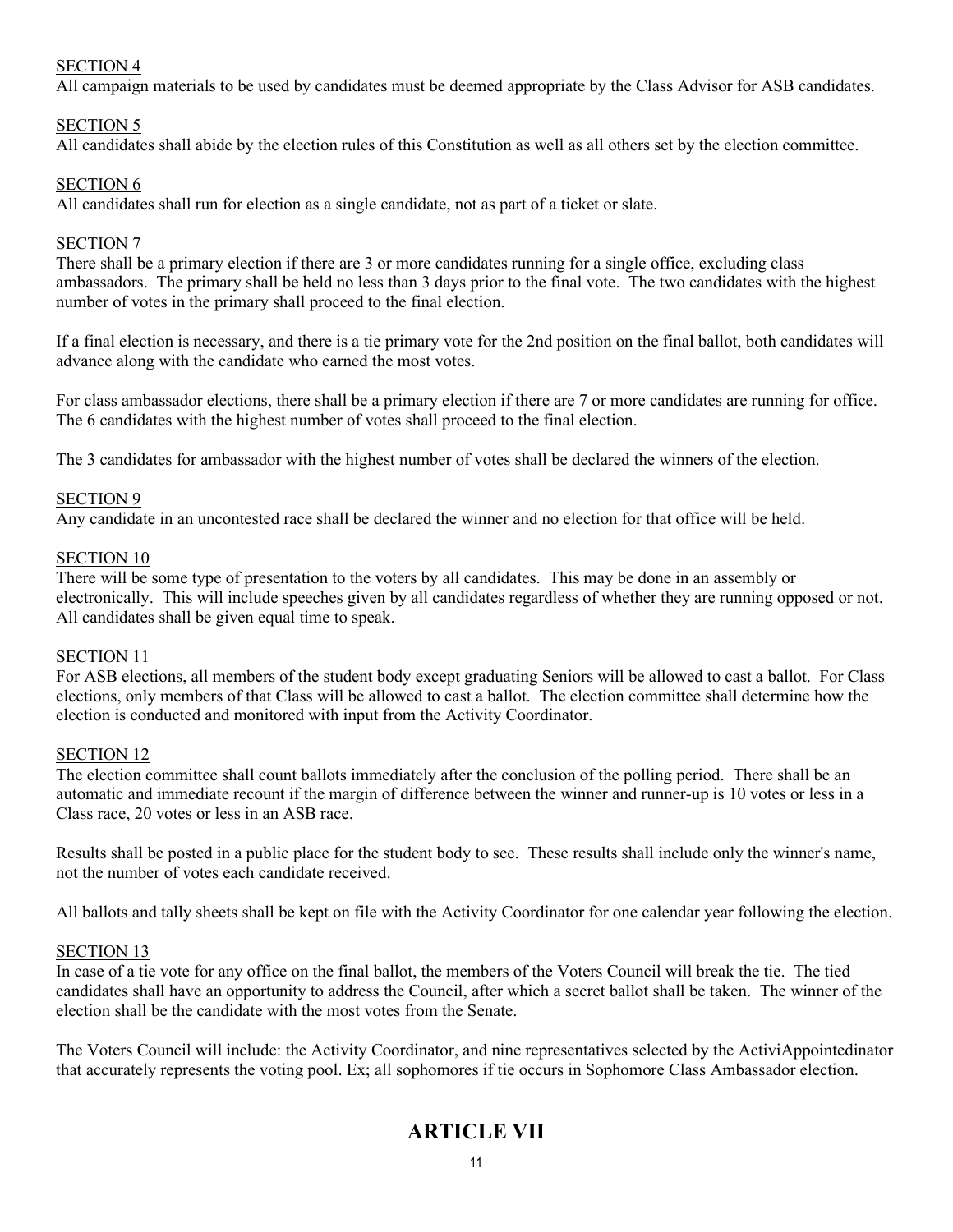# **Appointed Positions Selection Process**

SECTION 1 Appointed position selection shall begin within two weeks of the general election in the spring prior to the school year they will be serving. Those candidates selected at that time will assume office at the conclusion of that year and shall serve the following year. If there are any unfilled positions throughout the year we will notify the body and the interview committee.

Appointed positions must be able to be in the ASB class in their allotted year

SECTION 2 The committee will consist of the ASB advisor, the current ASB president, the next years ASB president, the current appointed position, and the racial justice advocate/ current vice president

This committee will conduct an interview of every candidate for each position during ASB's class period

#### SECTION 3

The minimum qualifications to apply for appointed positions in the ASB cabinet position shall be:

- A. A term GPA of 2.0 or higher earned during the previous grading period as well as earning a minimum of a 2.0 GPA during the grading period of the election. Non-academic classes, such as T.A. or office assistant, shall not count in computing the GPA for this requirement.
- B. Possession of a current activity card.
- C. Be clear of all BHS fines.
- D. Completion of the Application for Office including obtaining 3 staff recommendations of support for their candidacy. The application must be filed by the deadline.

Failure to meet each of these requirements shall result in that candidate being declared ineligible and removed from the application process.

# **Probation of Officers**

#### SECTION 1: Academic Probation

An officer (ASB or Class) will be put on academic probation if their term GPA is below the required 2.0 at the end of any official grading period, i.e. quarter. The probation period will last 5 school weeks not counting breaks or excused absences. During this time, the officer may not perform any duties of their office.

At the end of the probation period a grade check shall be conducted reflecting the grades the officer is earning at that time. If the grades meet the 2.0 minimum requirement, the officer is reinstated until the check at the end of the next grading period. If the grade check at the end of the probation period shows that the grades do not meet the minimum 2.0 GPA, the officer will be removed from office for the remainder of the year.

#### SECTION 2: Non-Academic Probation

An ASB or Class officer may be put on probation if the officer is not fulfilling the duties of the office for which they are elected and/or if the officer has been suspended from school duties as decided by the Activity Coordinator. In the case of school suspension, the officer may be removed from office if the Activity Coordinator determines that the action that led to the suspension is serious enough to warrant such action.

A written warning shall be required prior to the probation being instituted for non-performance of duties. The warning shall come from the Activity Coordinator and include the offenses and what is required to prevent probation, along with a timeline for correction. If those terms are not met, the probation will be imposed.

Non-academic probation will last 5 weeks. During that time, the officer may perform the duties of their office. At the end of the probation period, if the performance has improved, the officer will be allowed to continue in that office. If this is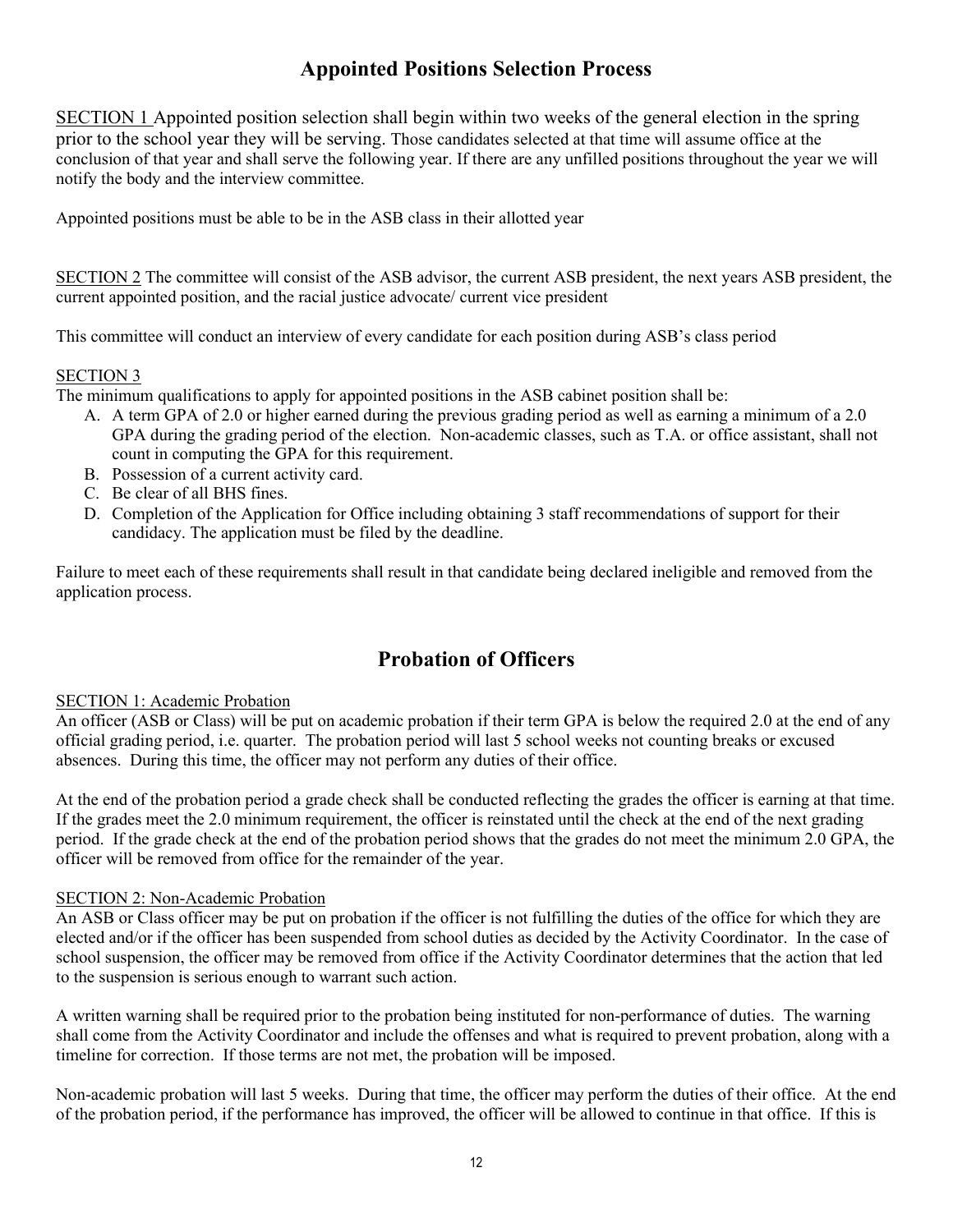not the case, the officer will be removed from office for the remainder of the year. This decision will be made by the Activity Coordinator with input from the other ASB/Class officers and Advisors.

#### SECTION 4

An officer who has been twice removed from office due to not fulfilling their duties will not be allowed to run for any office again in the future.

# **ARTICLE VIII Recall and Replacement Procedures**

#### SECTION 1

An ASB officer may be subject to recall by a presentation at Student Senate of charges of malfeasance or failure to perform the duties of their office. The charges will be discussed at the meeting and the Senate will conduct a vote to determine whether the charges merit further consideration. If that vote results in 51% or greater of those voting in favor, the recall will continue. If not, the matter is dropped.

If the Senate votes to continue the process, the members are to return to their constituents, explain the charges, discuss them, and return to the next meeting prepared to vote on recall. A 2/3 majority of the Senate must vote for the recall to remove the officer from office.

#### SECTION 2

A Class officer may be subject to recall by petition by a member of that Class. A petition to do so must list the reasons for recall and be signed by a minimum of 33% of the total number of Class members. Once completed, the petition shall be turned in to the ASB officers. They shall validate that all signatures on the petition are those of students in the appropriate group.

#### SECTION 3

If the petition is judged valid, a recall election shall be held under the direction of the Officers Council, excluding the petitioned officer.

#### SECTION 4

Before the recall election is held, the petitioned officer shall have the opportunity to defend her/himself before the electorate.

#### SECTION 5

For an officer to be recalled, 2/3 majority of the Class must vote in the affirmative, i.e. must be for recall.

#### SECTION 6

If the Presidency of the senior Class or ASB is vacated for any reason, including recall, the Vice President shall assume the office and duties of the President for the remainder of the term of office.

#### SECTION 7

If any office other than the Presidency is vacated, a special election committee shall be formed from the Officers Council to conduct an election for the vacated office. If no qualified candidates come forward for election, a qualified student may be appointed to this office by the Officers Council. The only exception will be if the vacancy occurs during the 4th quarter of the year. In that case, the office will remain unfilled.

#### SECTION 8

If an office remains unfilled, the duties of that office shall be divided amongst the remaining officers for the remaining of the year.

# **ARTICLE IX ASB Council**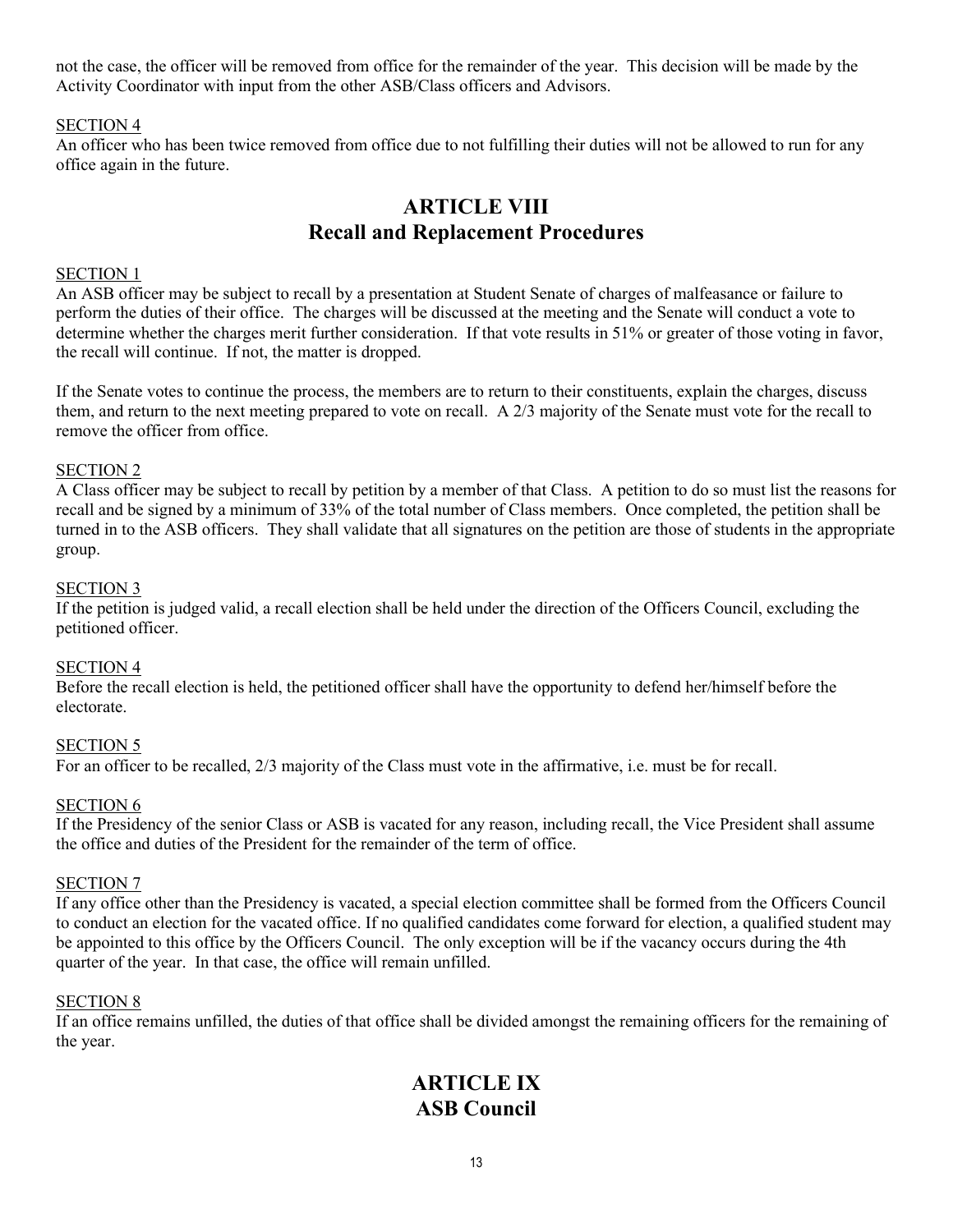Membership of the ASB Council shall consist of all elected and appointed ASB officers.

#### SECTION 2

The presiding officer shall be the ASB President.

#### SECTION 3

The responsibilities and duties of the Council shall be:

- A. To assist the Activity Coordinator in constructing and maintaining the activity and fundraising calendars.
- B. To share goals and plans of each Class and the ASB throughout the year.
- C. To approve all student clubs.
- D. To make financial decisions surrounding ASB funds.
- E. To perform other duties as determined by the Council, Student Senate, the Activity Coordinator and/or the Administration.

#### SECTION 4

Meetings shall be held at least once a month.

# **ARTICLE X Student Senate**

#### SECTION 1

The Student Senate shall consist of 2 elected/appointed representatives from each designated class period including offices and T.A.'s.

#### SECTION 2

Student Senate shall have the following responsibilities:

- A. to serve as the communication link between the ASB officers and the student body.
- B. to serve as the Senate for expression of student concerns brought by the representatives.
- C. to act as the legislative branch of the student government.
- D. to perform other duties as determined the Activity Coordinator and/or the Administration.

#### SECTION 3

The presiding officer of the Student Senate shall be the Student Senate Representative.

#### SECTION 4

The Student Senate shall hold at least one meeting every quarter. They may be governed by the modified Robert's Rules of Order, Newly Revised, which are not inconsistent with this Constitution, all amendments, all by-laws and any special rule of order that the Student Senate may choose to accept.

#### SECTION 5

For a binding vote of the Student Senate to be taken, there must be a minimum of two-thirds of the members present. For a measure to pass, it must gain a simple majority of those voting, unless otherwise specified in this document or in the motion being voted upon. Each homeroom is granted one vote.

# **ARTICLE XI Student Clubs**

#### SECTION 1

- A. All official student clubs within the school must be chartered through the Officers Council. To be granted a charter, a group must:
- B. apply, in writing, to the Officers Council for chartership.
- C. demonstrate student interest in forming such a club by providing student names who will participate in the club.
- D. at the time of application, the group shall state its purpose and goals.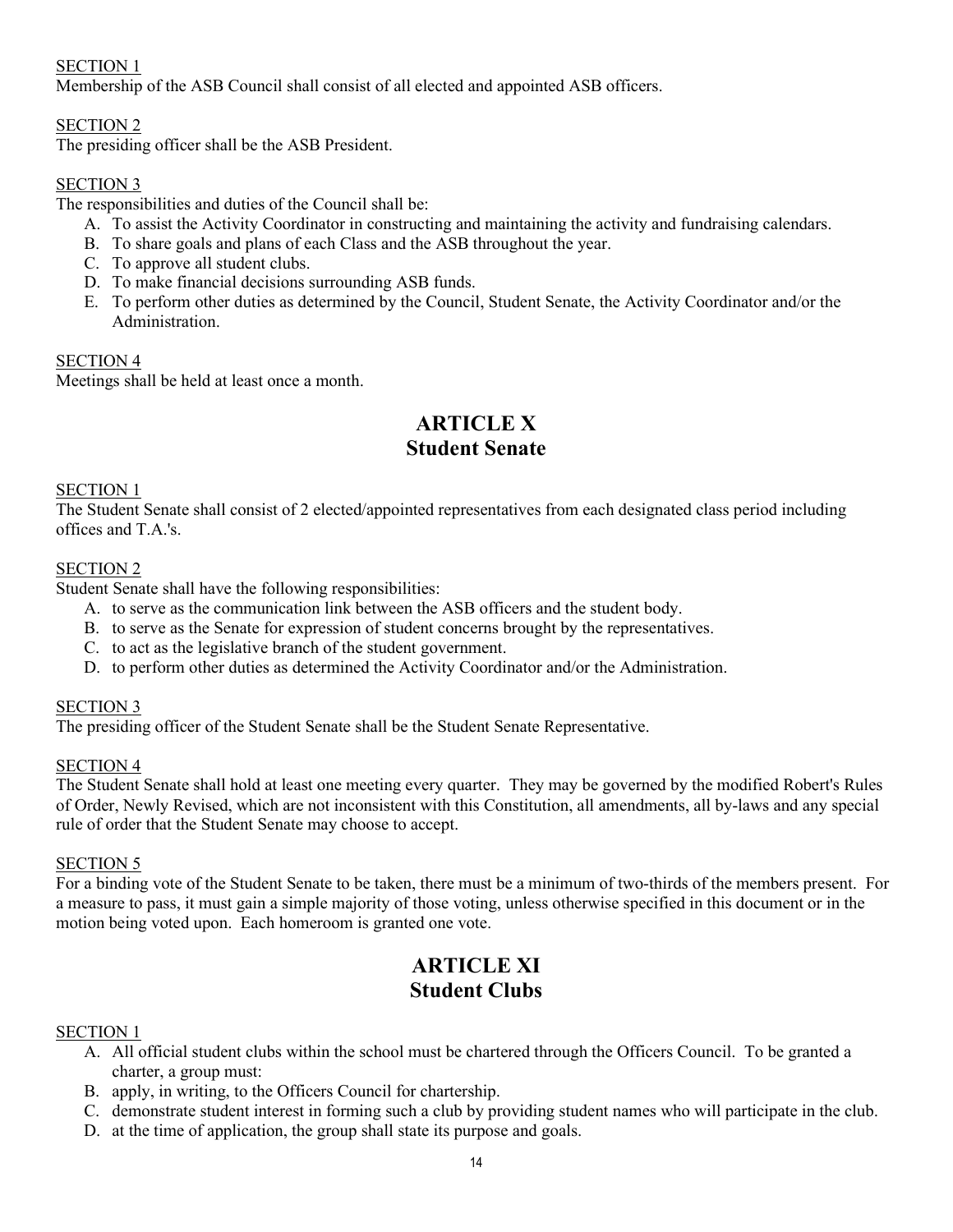- E. acquire a staff member to be the Advisor of the club, as show by their agreement in the application process.
- F. membership to any chartered student club may not be denied on the basis of sex, race, or creed.

The completed required paperwork shall be submitted to the Officers Council for consideration. If approved, the club shall officially be chartered. If chartership is denied, the applicant group has the right to appeal to the Student Senate for reconsideration. To be chartered through the Student Senate, the application must obtain a favorable vote of 75% of those voting.

#### SECTION 3

Under State and Federal law, if Ballard High School charters one co-curricular club that is not tied to a curriculum department, it must charter all clubs as long as they meet the minimum requirements spelled out in Section 1 of this Article.

#### SECTION 4

Each chartered club may apply for inclusion on the fundraising and activity calendar. Any and all monies generated by the club must be deposited in their ASB account kept by the Fiscal Clerk and must be used in accordance with District and State regulations and laws.

#### SECTION 5

At the beginning of each school year, each chartered club will report any change in leadership to the Officers Council.

#### SECTION 6

The Officers Council has the right to revoke the charter of any club that fails to meet its goals or in which membership drops below 5 students. Any club which has had its charter revoked may apply for rechartering at any time of the school year.

#### SECTION 7

Any chartered club may choose to dissolve itself at any time, as long as there are no outstanding ASB debts. If there are outstanding debts to the ASB; the club members will be responsible for reimbursement.

# **ARTICLE XII Staff Advisors**

#### SECTION 1

All student groups under the umbrella of the ASB must have at least one staff advisor.

#### SECTION 2

When the advisor is not specified by applicable collective bargaining agreements, the Principal and/or designee shall either select the advisor in consultation with that student government body, or all the student government body to select its own advisor.

#### SECTION 3

The Principal and/or designee shall have the power to remove any advisor in a manner that is in accordance with law and all applicable collective bargaining agreements.

# **ARTICLE XIII Student Representatives and Building Level Decision-making**

#### SECTION 1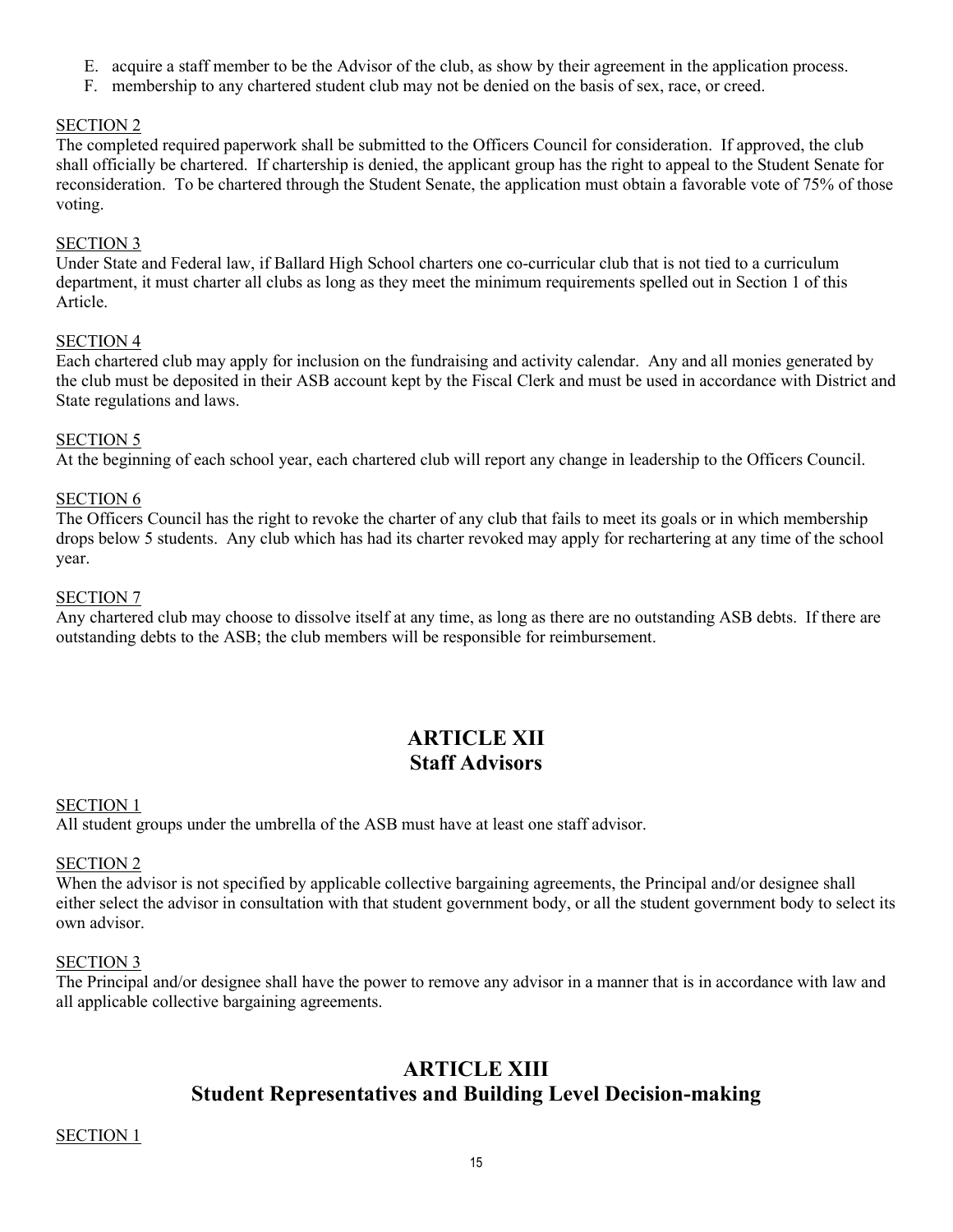Student representatives shall be full-fledged members of building level decision-making bodies. This includes, but is not limited to, Site Council and The Building Leadership Team.

#### SECTION 2

The number of student representatives on each body shall be commensurate with the number of parent/guardian representatives. If a decision-making body does not have position(s) for a parent/guardian representative, these shall also be no position for student representative(s).

#### SECTION 3

Student representatives may also be members of building level hiring committees, except in cases where such participation is contrary to the Collective Bargaining Agreement between the Seattle School District and its employees. If a student of such a committee violates the need for confidentiality, they will be removed and not be allowed to serve on any other building-level decision-making body during their career at Ballard.

#### SECTION 4

To be a member of any building decision-making body, a student must have a minimum of a 2.0 accumulative GPA (not including T.A. grades) and be on track, by credit, toward graduation. Additionally, the student must be enrolled in and attending classes full time on the Ballard High School campus. If a student is enrolled and attend class on the campus only part-time, they are not eligible to serve in this capacity.

#### SECTION 5

It will be the duty of the ASB Officers, with the input of the Officers Council, to appoint student representatives to any building decision-making body. At the appropriate time, the ASB officers will solicit recommendations of potential representative from their fellow students and building staff. Once a list has been established, it shall then be determined by the Activity Coordinator whether each candidate meets the minimum qualifications. Any candidate who does not meet those requirements will be removed from the list.

The list will then be returned to the ASB Officers who will contact each candidate to determine their level of interest and willingness to commit to the duties of the job, i.e. attend all meetings, maintain confidentiality, be able to do the work, etc. Any candidate who has not interest and/or is not able to commit to the job shall have their name removed from the list.

The final list will then be presented to the Officers Council for their input. Once that has been given, the ASB Officers will make the final decision of who to appoint to which body. For a student to be appointed, at least 51% of the ASB Officers must agree to do so,

#### SECTION 6

A person who is a Class/ASB Officer is not automatically prohibited from being considered as a student representative to a building level decision-making body.

#### SECTON 7

If it becomes necessary, the Officers Council shall be the body that oversees a removal of a student representative to any building level decision-making body. Removal can occur only if it is shown that the student representative has not complied with the expectations and responsibilities required of the committee members, and/or has not maintained regular attendance at meetings of the committee, and/or has not been prepared to participate fully, and/or does not work constructively with other members of the committee.

Members of the student body, the Officers Council, the decision-making body itself, or of the staff shall present their case as to why a student representative is to be removed. The student representative shall have an opportunity to answer the charges against them before a decision is made. This hearing shall take place in front of the full Officers Council.

Once all sides have been heard and any and all necessary investigation have been completed, the members of the Officers Council shall vote. For a student representative to be removed from their position, a minimum of 51% of the Officers Council must vote in favor of that removal. Anything less than 51% will result in the student representative retaining their position.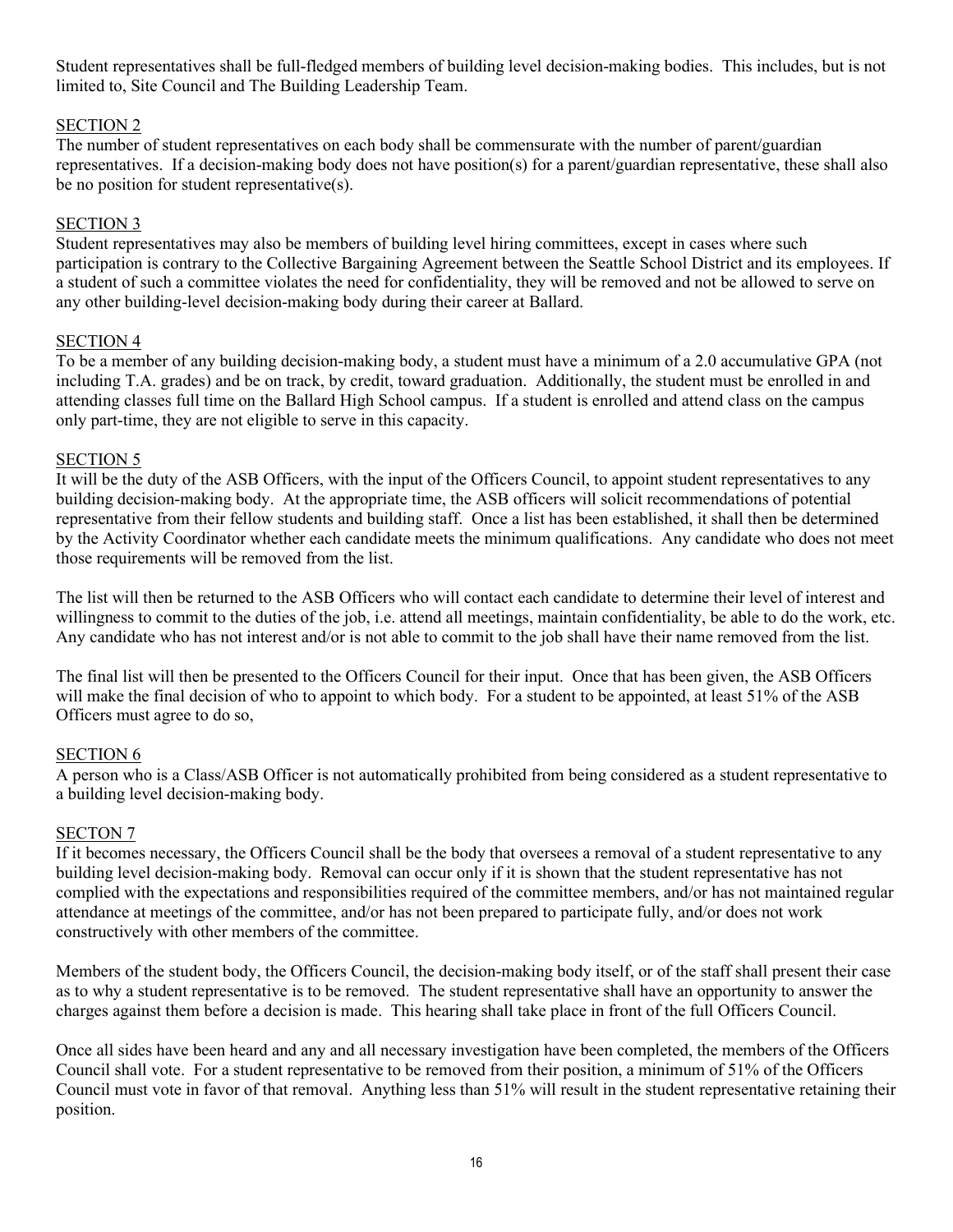Only in cases of exceptional circumstance may the Principal, their designee, or any other staff member remove a student representative from any decision-making body. Exceptional circumstances shall include, but not be limited to, instances in which a student representative has committed an offense of exceptional misconduct under the District's Code of Prohibited Conduct and/or when a student representative is no longer a full time student on the Ballard High School campus.

# **ARTICLE XIV Student Complaints of Violations**

#### SECTION 1

Any ASB sanctioned organization or its members has the right to file a complaint if they believe that a District employee is acting in a manner that violates the student government's ability to rightfully govern and/or interferes with a student representative carrying out their job on a building based decision-making committee.

#### SECTION 2

The complaint must be made in writing to the building Principal and will initiate an investigation. The only exception will be in any case where the complaint is being lodged against the Principal. In that case, the complaint shall be made to the Principal's immediate supervisor.

#### SECTION 3

The Principal or supervisor shall determine if the complain(s) is/are warranted within 15 business days of receipt of the complaint. The investigator shall compile a full written report of the results of the investigation for the Superintendent. No later than 15 days after the report has been complete, the Superintendent shall respond to the complainant stating:

- 
- o Seattle Public Schools denies the allegations: or Seattle Public Schools confirm the allegations and outlines the corrective measures that SPS and BHS intent to take.

# **ARTICLE XV Finances**

#### SECTION 1

The Officers Council shall act as the Student Finance Committee, which will be chaired by the ASB Treasurer.

#### SECTION 2

The cost of the activity card shall be determined by the student Finance Committee with input from the Activity Coordinator and the Fiscal Clerk and within the limits, if any, set by the Seattle School District. The student Finance Committee shall also determine the cost of a replacement activity card.

#### SECTION 3

All students holding an elected or appointed office (including that of Clubs and all cheer squad members) shall be required to purchase an activity card.

# **ARTICLE XVI Amendment Procedures**

#### SECTION 1

Any proposed amendment or change to this Constitution must be presented in written form to the Student Senate. The proposal must be accompanied by a supporting petition signed by a minimum of 10% of the student body. (The only exception are amendments and/or other modifications required by changes in School and District policies or operations,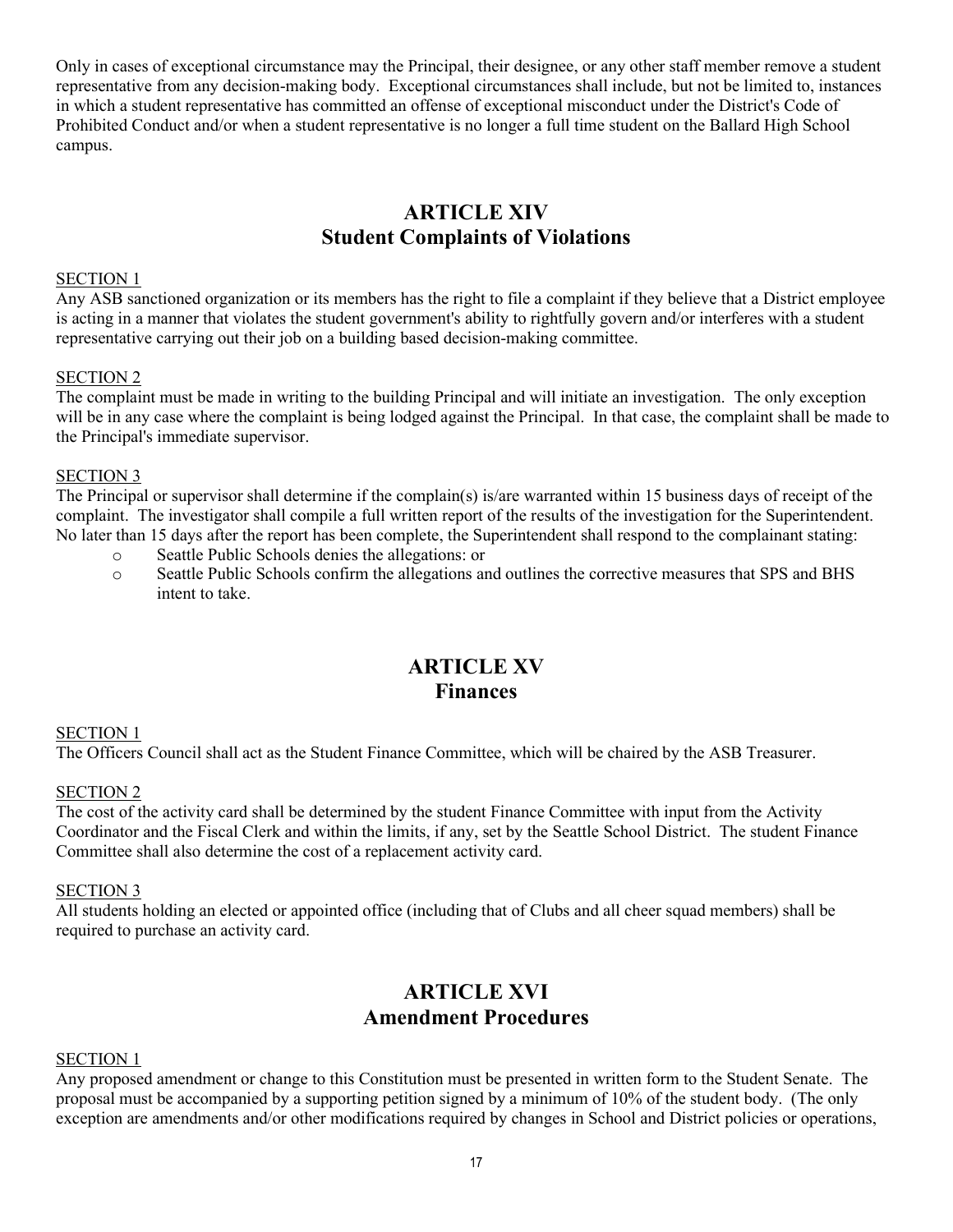i.e. credits, etc. In these cases the required changes will be made by the ASB Officer in power at the time and approved by the Officer Council.)

#### SECTION 2

Once a petition is submitted, Student Senate shall determine that all signatures are valid and that the proposed amendment does not conflict with Building, District and/or State policies.

#### SECTION 3

Once validated, Student Senate shall sponsor a public meeting where the amendment/change is read, explained, and discussed. This meeting shall be adequately publicized as to allow members of the student body to attend.

#### SECTION 4

Following the open public meeting, the student body will vote on the proposed change. The student Senate shall decide the process of how this vote is to be taken.

#### SECTION 5

To gain adoption, 51% or more of the student body must vote. The amendment/change must earn a simple majority of yes votes to pass.

#### SECTION 6

If passed, the amendment/change shall immediately become an integral part of this Constitution, unless otherwise specified in the action. The Activity Coordinator is charged with updating this document.

# **ARTICLE XVII Relationship With The Administration**

#### SECTION 1

The Activity Coordinator shall be the advisor to the ASB Officers, and the Student Senate.

#### SECTION 2

All actions of all branches of the ASB student government are subject to review, change, and possible veto by the Activity Coordinator, Class Advisor(s), and/or school Administration. In that case, the affected branch will have the right to appeal to the Principal or the appropriate District level person.

#### SECTION 3

The ASB shall uphold a positive supportive and professional relationship with the administration.

# **ARTICLE XVIII Enablement**

This Constitution goes into effect upon the electronic signatures of the current (2016-2017) ASB Officers, the Activity Coordinator and the Principal. It invalidates all previous ASB Constitutional documents including all by-laws.

**\*\*\*\*\*\*\*\*\*\*\*\*\*\*\*\*\*\*\*\*\*\*\*\*\*\*\*\*\*\*\*\*\*\*\*\*\*\*\*\*\*\*\*\*\*\*\*\*\*\*\*\*\*\*\*\*\*\*\*\*\*\*\*\*\*\*\*\*\*\*\*\*\*\*\*\*\*\*\*\*\*\*\*\*\*\*\*\*** 

#### **THIS DOCUMENT HAS BEEN AMENDED IN ITS ENTIRETY BY THE STUDENT SENATE AND ASSOCIATED STUDENT BODY OF BALLARD HIGH SCHOOL. WE SIGN IT INTO EFFECT ON \_\_\_ \_\_ 2022.**